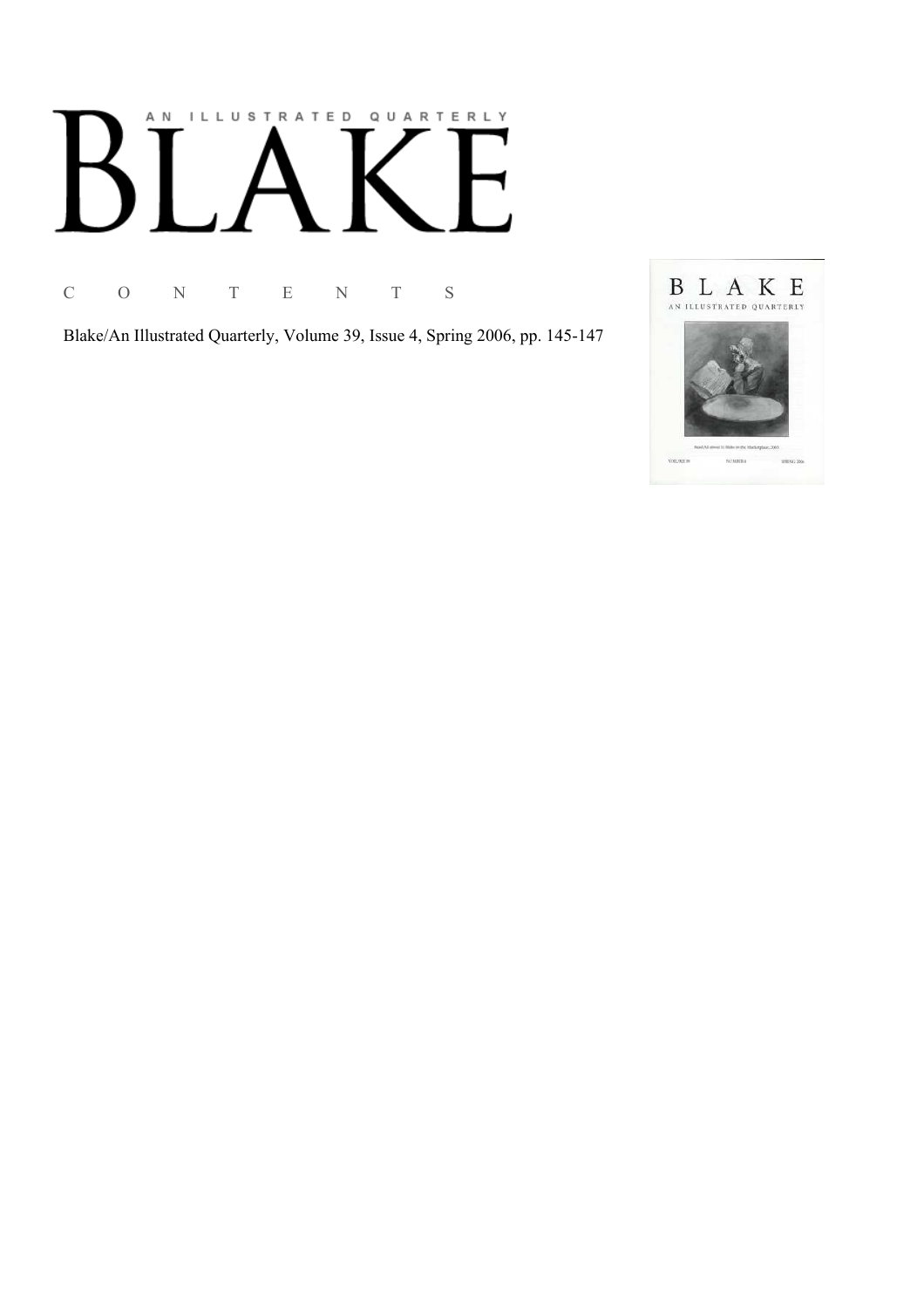### $\Gamma$  $\bf K$ E B

AN ILLUSTRATED QUARTERLY



Read All about It: Blake in the Marketplace, 2005

VOLUME 39 NUMBER 4 SPRING 2006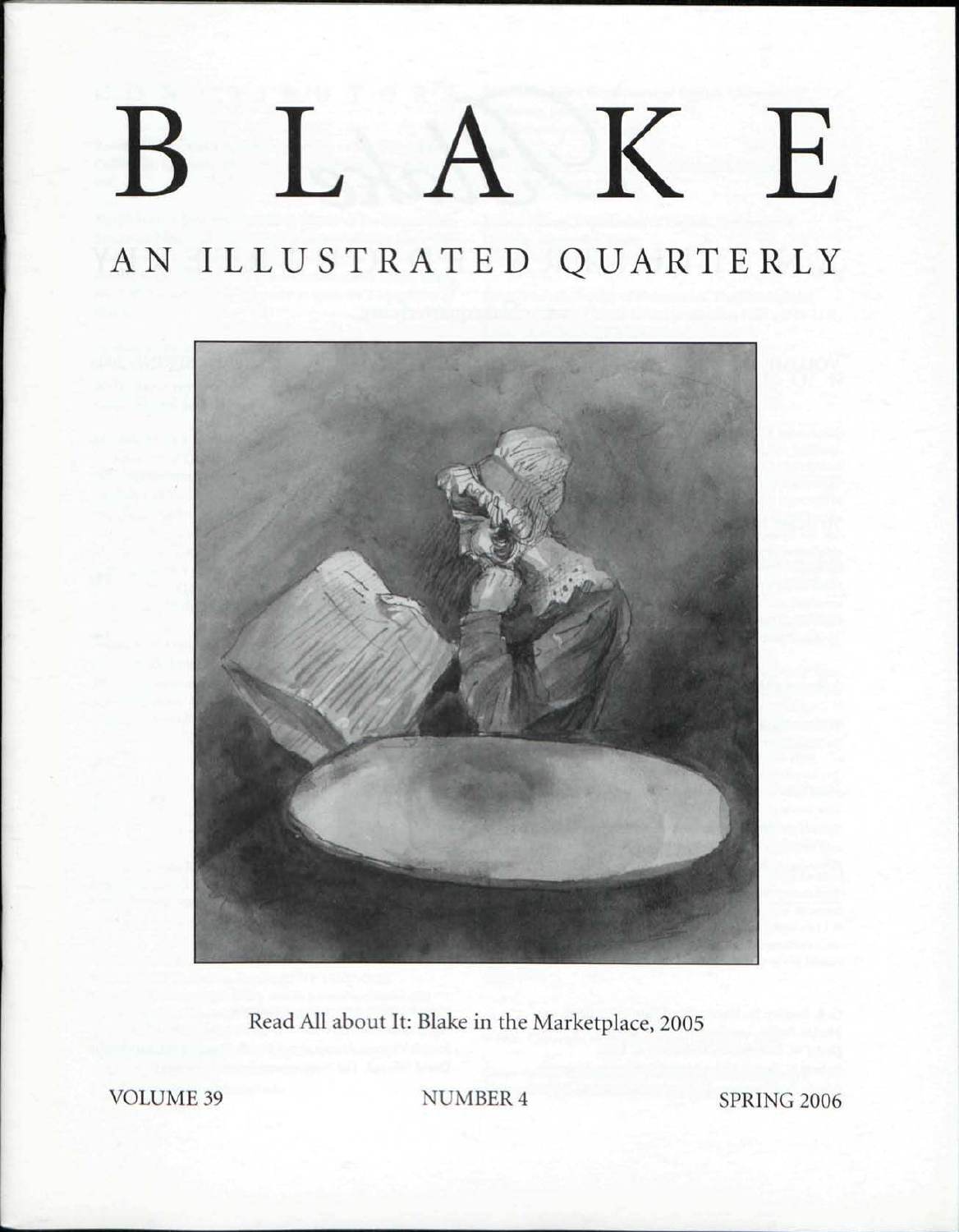

## AN ILLUSTRATED QUARTERLY

www.blakequarterly.org

VOLUME 39 NUMBER 4 SPRING 2006

#### CONTENT S

| Articles                                                                                     |     | Discussion                                         |     |
|----------------------------------------------------------------------------------------------|-----|----------------------------------------------------|-----|
| Blake in the Marketplace, 2005                                                               |     | Blake's Four "Zoas"!                               |     |
| By Robert N. Essick                                                                          | 148 | By Magnus Ankarsjö                                 | 189 |
| Building Jerusalem: Composition and Chronology                                               |     | "mark ye the points"                               |     |
| By Aileen Ward                                                                               | 183 | By Justin Van Kleeck                               | 190 |
| Minute Particular                                                                            |     | Corrigendum                                        |     |
| William Blake in "The Vanguard of the Age"                                                   |     | To "A (Self?) Portrait of William Blake,"          |     |
| By Morton D. Paley                                                                           | 185 | Blake 39.3 (winter 2005-06)<br>By Robert N. Essick | 182 |
| Review                                                                                       |     |                                                    |     |
| Robert D. Denham, Northrop Frye: Religious Visionary<br>and Architect of the Spiritual World |     |                                                    |     |
| Reviewed by Michael Fischer                                                                  | 187 |                                                    |     |

#### ADVISOR Y BOAR D

G. E. Bentley, Jr., University of Toronto, retired Martin Butlin, London Detlef W. Dorrbecker, University of Trier Robert N. Essick, University of California, Riverside Angela Ksterhammer, University of Western Ontario Nelson Milton, University of Georgia Anne K. Mellor, University of California, Los Angeles Joseph Viscomi, University of North Carolina at Chapel Hill David Worrall, The Nottingham Trent University